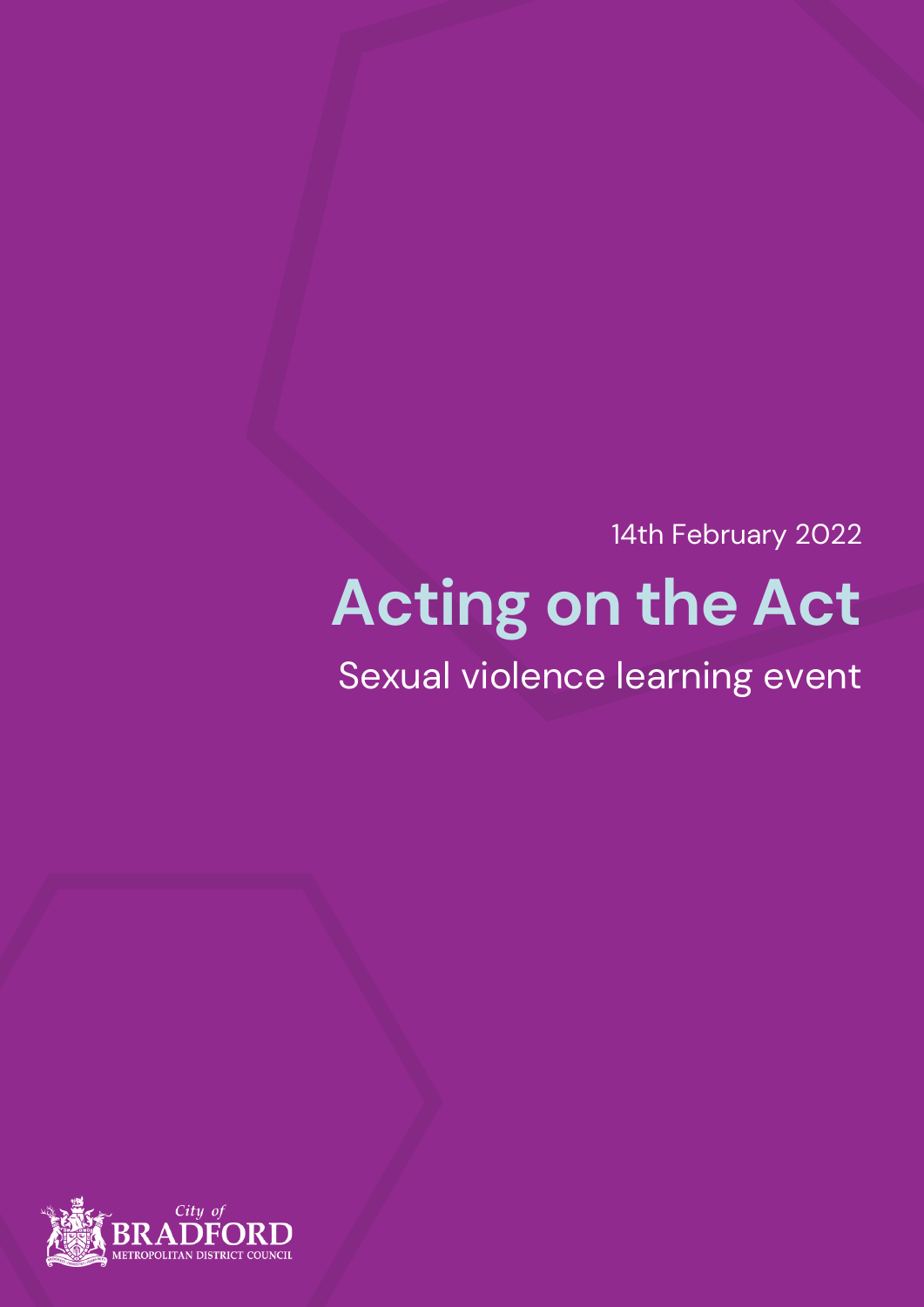## **Information and Resource handout**

Thank you for attending this first learning event on the Domestic Abuse Act 2021. We have put together some of the learning we used during the event and also some key services and resources that you might find useful. Please be mindful that the Act is not completely live, [click](https://www.gov.uk/government/publications/domestic-abuse-act-2021-commencement-schedule/domestic-abuse-act-2021-commencement-schedule) here to see the commencement schedule.

#### **Definition of Domestic Abuse & Sexual Violence**

'Domestic abuse' is any incident or pattern of incidents of controlling, coercive or threatening behaviour, violence or abuse between individuals who are or have been intimate partners or family members regardless of gender or sexuality. This can encompass but is not limited to the following types of abuse:

- physical or sexual;
- violent or threatening behaviour;
- controlling or coercive behaviour;
- economic;
- psychological or emotional.

'**Economic abuse'** is any behaviour that has a substantial and adverse effect on a person's ability to acquire, use or maintain money or other property or obtain goods or services.

'**Controlling behaviour'** is a range of acts designed to make a person subordinate and/or dependent by isolating them from sources of support, exploiting their resources and capacities for personal gain, depriving them of the means needed for independence, resistance and escape and regulating their everyday behaviour.

'**Coercive behaviour'** is an act or a pattern of acts of assault, threats, humiliation and intimidation or other abuse that is used to harm, punish, or frighten their victim.'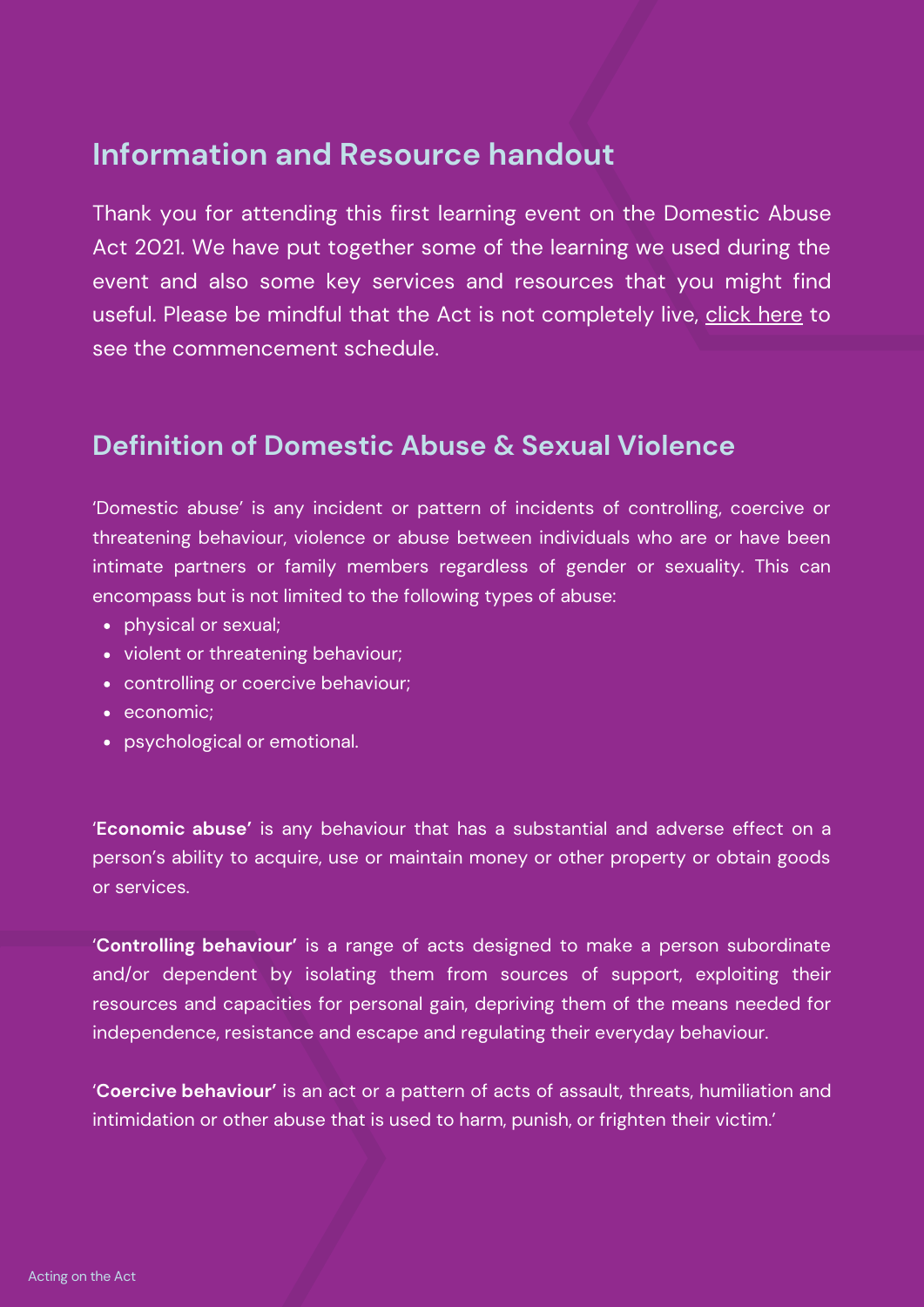**'Sexual violence'** is any sexual act, attempt to obtain a sexual act, unwanted sexual comments or advances, or acts to traffic or otherwise directed against a person's sexuality using coercion, by any person regardless of their relationship to the victim, in any setting. Coercion can encompass:

- varying degrees of force;
- psychological intimidation;
- blackmail; or
- threats (of physical harm or of not obtaining a job/grade etc.)

In addition, sexual violence may also take place when someone is not able to give consent – for instance, while intoxicated, drugged, asleep or mentally incapacitated.

#### **Resources**

[Domestic](https://assets.publishing.service.gov.uk/government/uploads/system/uploads/attachment_data/file/1007808/domestic-abuse-easy-read-final.pdf) Abuse Act 2022 easy read guide UK [Government](https://www.gov.uk/government/publications/domestic-abuse-bill-2020-factsheets) fact sheets on Domestic Abuse Act 2021 Safety planning brochure on non-fatal [strangulation](https://www.familyjusticecenter.org/resources/2021-safety-planning-brochure/) [Relationship](https://www.gov.uk/government/publications/relationships-education-relationships-and-sex-education-rse-and-health-education) and Sex education curriculum in schools Step 2 – [Relationships,](http://www.step2.org.uk/contact) Sex & Health Education in schools Locala - sexual health [service](https://www.locala.org.uk/services/sexual-health) West [Yorkshire](https://www.youtube.com/watch?v=L-cSxNSreSo) Police - Violence Against Women and Girls Strategy

### **Watch**

The Training Institute on Strangulation Prevention created this Roll Call Video for people to learn more about the signs and symptoms, identifiers and consequences of strangulation.

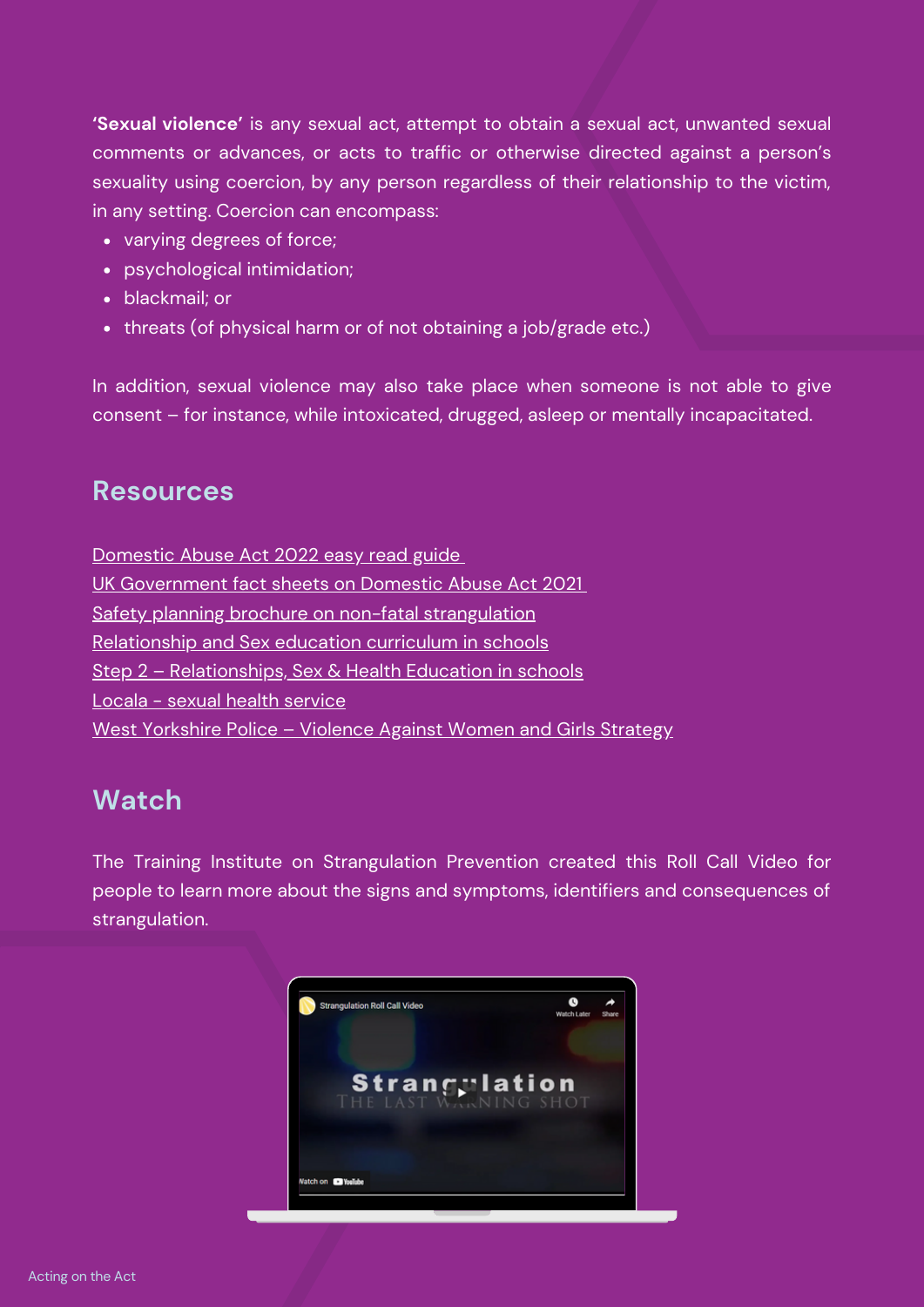## **Support services**

[Bradford](https://bradfordrapecrisis.org.uk/) Rape Crisis - helpline: 0800 448 0710

- [Staying](http://stayingput.org.uk/) Put One Front Door helpline: 0808 8800 999
- Lotus [Project](https://thebridgeproject.org.uk/services/the-lotus-project/) Call the team directly on: 01274 762180
- Victim [Support](https://www.victimsupport.org.uk/resources/west-yorkshire/) West Yorkshire ISVA service: 01274 535432
- [Breaking](http://www.breaking-the-silence.org.uk/) the Silence Contact: 01274 497535 Mon–Thurs. 3pm 8pm
- SARC Sexual Abuse [Referral](http://www.hazlehurstcentre.org/) Centre Contact: 0330 223 3617
- Survivors West [Yorkshire](https://survivorswestyorkshire.org.uk/bens-place/online-services/) Ben's Place Contact: 07393 140 250